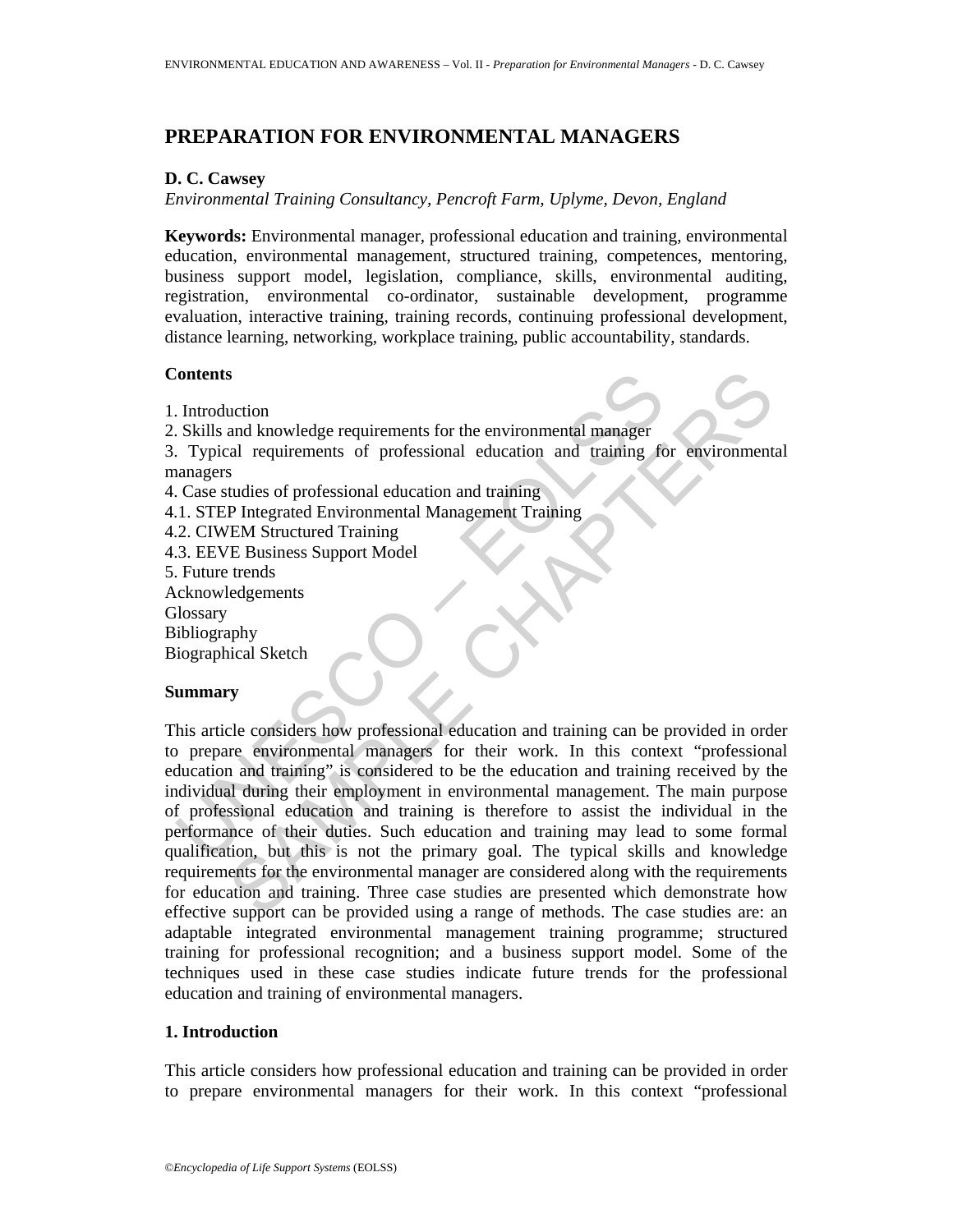education and training" is considered to be the education and training received by the individual during their employment in environmental management. The main purpose of professional education and training is therefore to assist the individual in the performance of their duties. Such education and training may lead to some formal qualification, but this is not the primary goal.

e provided using a range of methods. Some of the techniques used in the divident future trends for the professional education and training can<br>agers.<br> **Skills and knowledge requirements for the environmental managers**.<br> **S** ded using a range of methods. Some of the techniques used in these case studic<br>future trends for the professional education and training of environment<br>s.<br>s.<br>and knowledge requirements for the environmental manager<br>k of en Environmental managers are employed in a wide range of work situations. The type of work carried out can be very varied, such as monitoring industrial effluents, auditing environmental management systems, or explaining environmental issues to the public. In this article, the typical skills and knowledge requirements for the environmental manager are considered along with the requirements for professional education and training. Three case studies are presented which demonstrate how effective support can be provided using a range of methods. Some of the techniques used in these case studies indicate future trends for the professional education and training of environmental managers.

#### **2. Skills and knowledge requirements for the environmental manager**

The work of environmental managers is wide ranging, but typical tasks include:

- a. Maintaining awareness of environmental legislation;
- b. Developing process changes for compliance with legislation;
- c. Monitoring and analysis of waste streams;
- d. Ensuring conformance with environmental standards.

In order to prosecute such tasks successfully the typical skills and abilities required are:

- a. To understand environmental legislation;
- b. To assess environmental impacts;
- c. To implement integrated pollution monitoring and control systems;
- d. To manage waste minimization, recycling and disposal;
- e. To determine optimal technical solutions.

In addition to these technical skills and abilities, there is increasing recognition of the importance of personal attributes and skills. These include:

- a. Ability to clearly express concepts and ideas orally and in writing;
- b. Ability to work in project teams;
- c. Appreciation of different cultures and business practices;
- d. Ability to handle stress and manage time effectively;
- e. Ability to analyse and interpret data and solve problems.

In the workplace these personal skills combine with technical skills to dictate the overall competence of the individual.

## **3. Typical requirements of professional education and training for environmental managers**

The primary purpose of professional education and training for environmental managers is to enable them to perform their various duties competently. This is achieved by providing relevant knowledge and skills training to meet the individual's needs.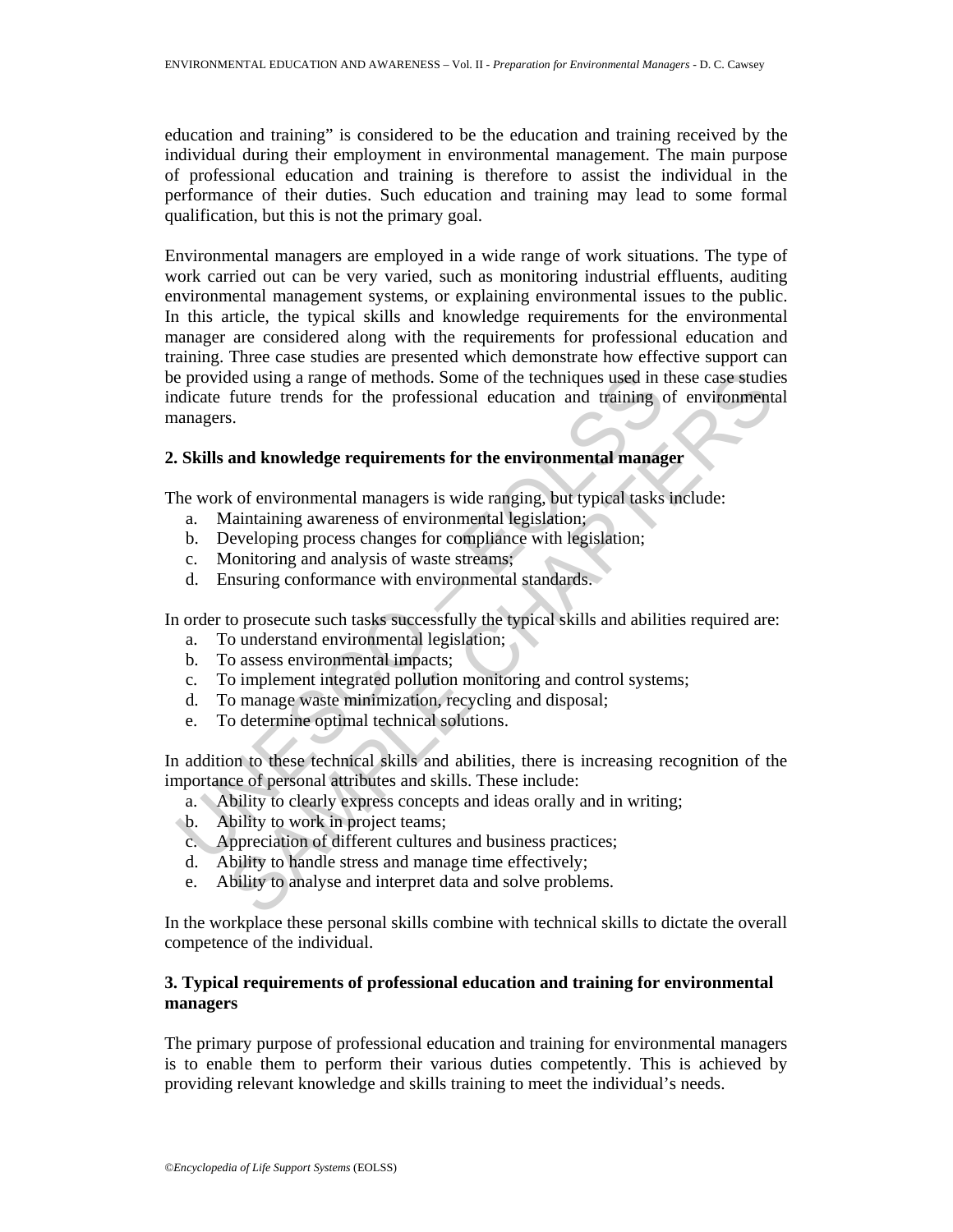In some countries (for example the UK) there are professional bodies which set out minimum requirements for education and training. These requirements have to be satisfied in order for the individual to be considered suitably qualified and therefore 'fit' to practice. These requirements may include; a minimum educational level; a period of training under supervision; passing professional examinations; and continuing professional development throughout the individual's career. A case study of the "Structured Training" provided by one of these professional bodies is described in Section 4.2.

relation dedicated to raising standards of professional convironmental and<br>invironmental and the correlation. The organisation publishes an independent system<br>invironmental and environmental management systems<br>can environm ional duditing profession. The organisation dedicated to raising standards of professional competence in the momental auditing profession. The organisation publishes an independent registers. The register which includes au An important aim of most professional bodies is to publish a register of persons deemed competent to practice in their field. An example is the Environmental Auditors Registration Association (EARA) Scheme. EARA is an independent non-profit making organisation dedicated to raising standards of professional competence in the environmental auditing profession. The organisation publishes an independent register of environmental auditors and environmental management systems assessors. The published register which includes auditors from 46 different countries, gives details of each registrant's qualifications, training, experience and technical and management capabilities. Clients can use the register as a referral service for commissions. The database can be searched to identify suitably qualified individuals for specific audit projects. The criteria for the EARA Scheme meet or exceed the requirements of ISO 14012 – Guidelines for Environmental Auditing: Qualification criteria for environmental auditors. The organisation also provides accreditation of training courses in environmental auditing and environmental management systems.

In most countries there is no mandatory training for environmental managers. For example, in Sweden a number of professional training companies (e.g. Ecompetence and The Natural Step) give short courses and there is an association of Swedish environmental managers which organises meetings for members, but there is no mandatory continuing education.

In many countries the requirements for education and training of environmental managers are still evolving. For example, in Belgium, environmental managers do not have to be professionally 'chartered' yet. The situation is different, however, for each of the three regions of the country: Flanders, Brussels and Wallonia. The situation in Flanders is described.

In Flanders, environmental managers operate mostly at the corporate level within companies. Of greater significance are the environmental co-ordinators who are legally responsible for environmental issues. There are two classes: A and B. The A's have a university degree and since  $1<sup>st</sup>$  January 2000 a second university award to qualify as environmental co-ordinator. The B's have a university degree or other higher education qualification and also since  $1<sup>st</sup>$  January 2000 a second award for environmental coordinator, but not necessarily from a university. Industrial plants with more complex and potentially dangerous operations and materials require Class A Co-ordinators. The training to qualify as an environmental co-ordinator has to be formally recognised by the government.

Environmental co-ordinators also need to attend 30 hours of extra training per year. This